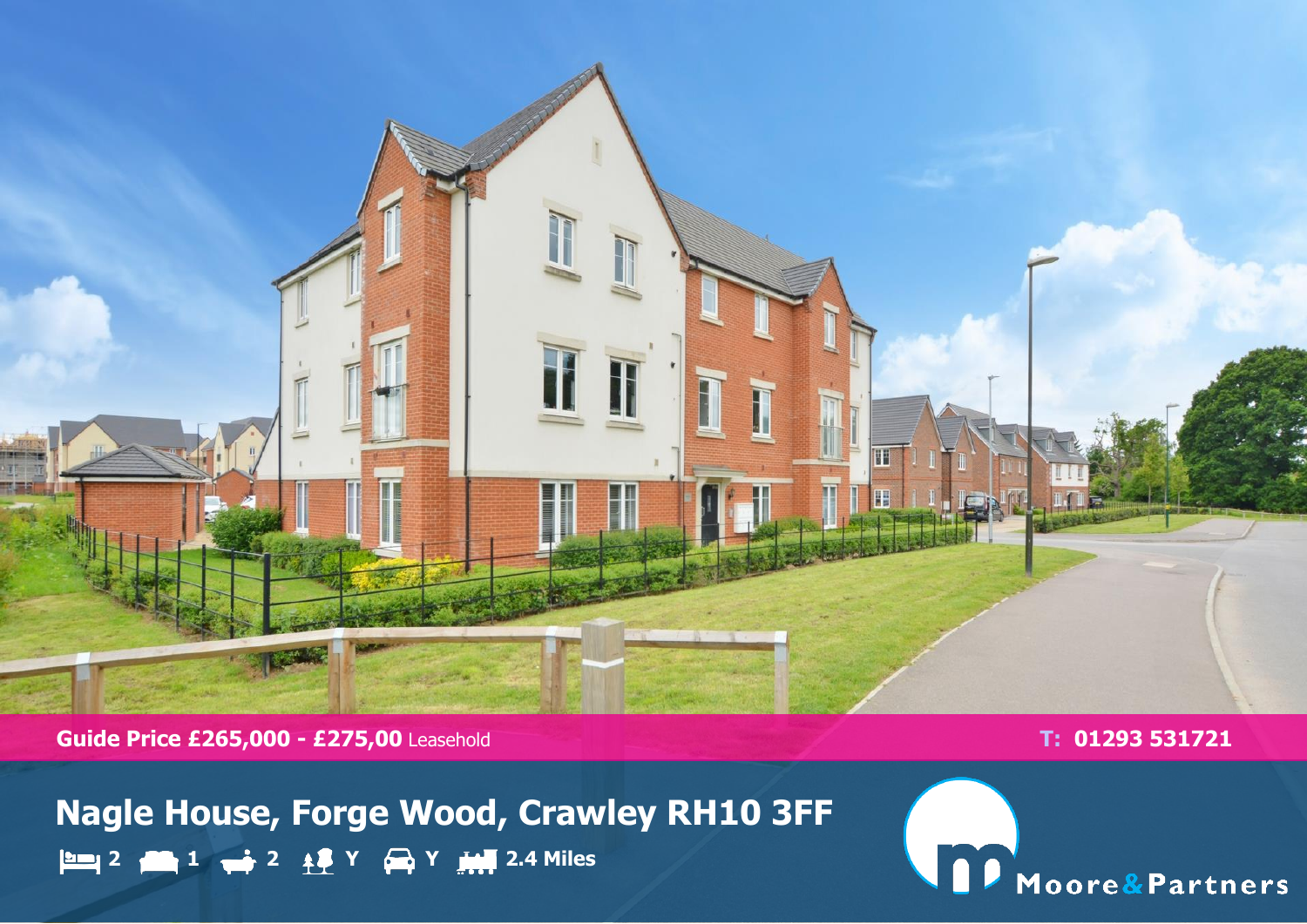## **GUIDE PRICE £265,000 - £275,000.**

**This superbly presented two double bedroom top floor apartment is located within very desirable Forge Wood Development. Within the development you have a Primary School, local shops, a playground for the younger children and lovely idyllic walks to enjoy.**

Forge Wood is a lovely area and a sought-after location which has a real community spirit including the new primary school buildings which opened in September 2017 and the play park which was completed in 2018. Future improvements, include the construction of local shops, direct access to the M23 and the addition of cycle/walking routes. Outside of the estate the surrounding area is great, with many local pubs, beautiful countryside and excellent walking routes. Easy access to the airport is fantastic for those travelling by plane or train. Alternatively, Three Bridges train station is a 5 minute drive (15-minute cycle) in the opposite direction and has a large car park for commuters. Both stations provide fast routes into London and Brighton.

On entering the property, you are greeted with a lovely spacious entrance hall. From the entrance hall there is a loft hatch which provides access to the loft and additional storage area. The entrance hall accesses the open plan kitchen/diner, lounge, family bathroom, and both the bedrooms. The very spacious open plan living area is superb with its high spec modern kitchen/diner with integrated appliances. The entire room is flooded with natural light from the triple aspect windows which also provide some lovely views.

The spacious master bedroom provides plentiful floor space for free standing bedroom furniture. A door enters nicely through to the high specification en suite shower room. Bedroom two is a generous second double bedroom with additional floor space for bedroom furniture. The family bathroom is fitted with a three-piece white suite which is also finished to a high standard.

Externally the property has its own allocated parking space, long lease and would make an excellent investment or first-time purchase! A Viewing is strongly recommended.



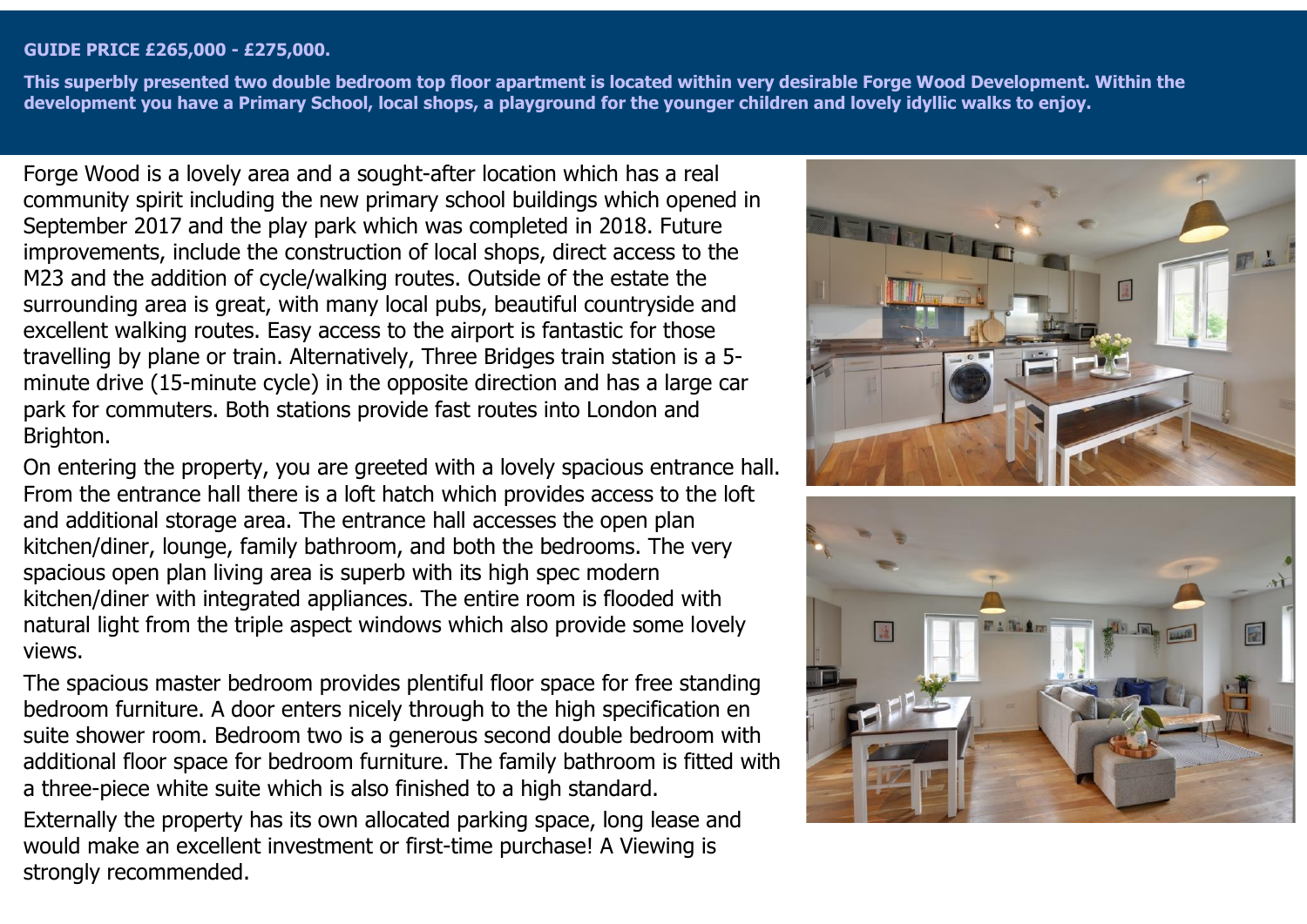## **Room Details**

## Ground Floor Communal Entrance Hall Top Floor Entrance Hall En-Suite Shower 5'6" x 8'3" (1.68m x 2.51m) Bedroom Two 12'2" x 9'9" (3.71m x 2.97m) Family Bathroom 6'8" x 6'9" (2.03m x 2.06m) **Outside** Communal gardens Allocated Parking Lease 994 years remaining Ground Rent E250 p/a Service Charge E152.03 pcm

Kitchen/Diner/Lounge 22'9" x 13'4" (6.93m x 4.06m) Master Bedroom 14'8" x 10'7" (4.47m x 3.23m)



These drawings are for representational purposes only. Drawn by Brian Blunden. Plan produced using PlanUp.

Whilst every care is taken to ensure the accuracy of these details no responsibility for errors or misdescription can be accepted nor is any guarantee offered in respect of the property. These particulars do not constitute any part of an offer or contract.

www.mandpproperty.co.uk 01293 531721